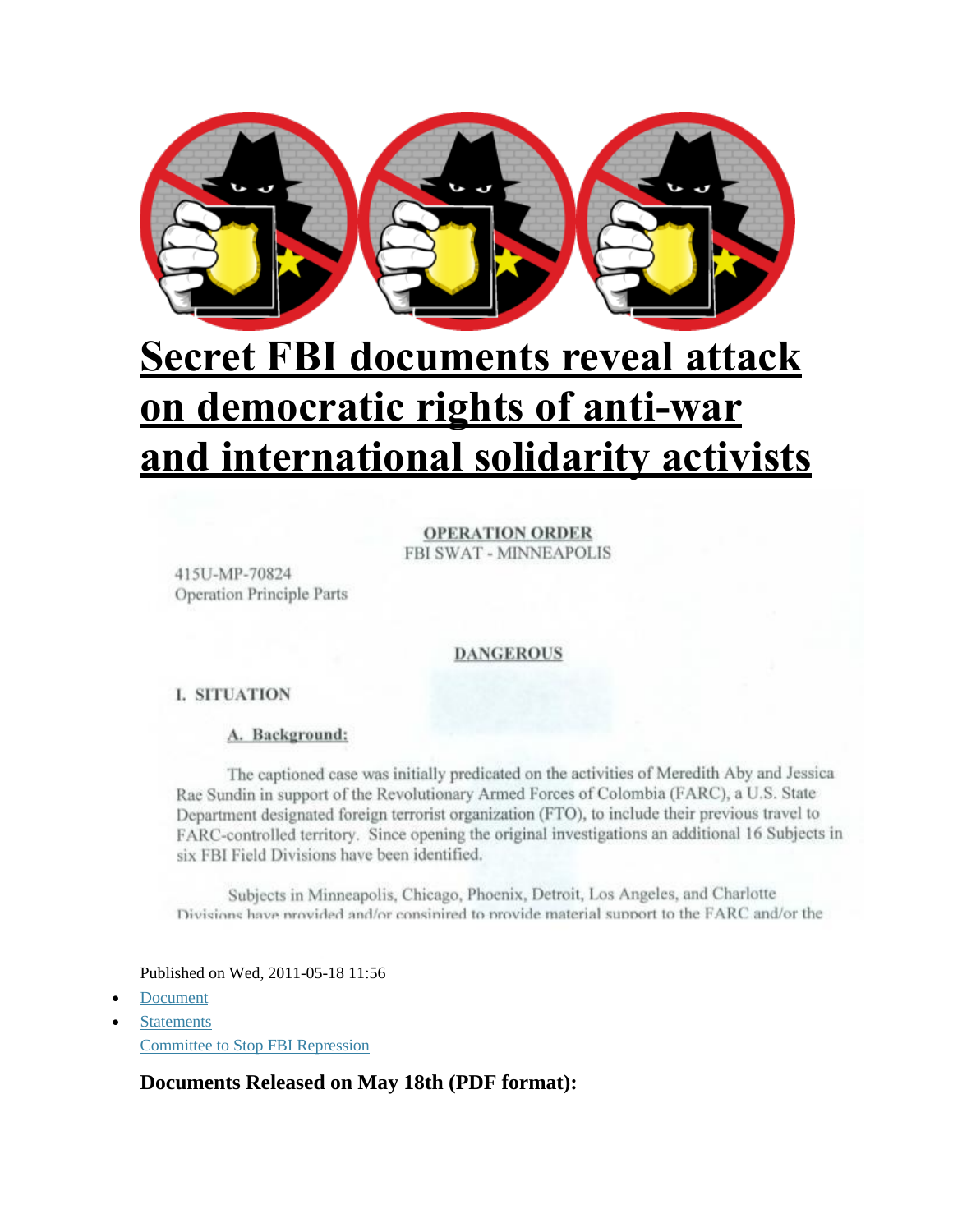- [CSFR Statement](http://www.stopfbi.net/sites/default/files/1-CSFR%20statement.pdf)
- [Operation Order](http://www.stopfbi.net/sites/default/files/2-Operation%20Order.pdf)
- [Interrogation Questions](http://www.stopfbi.net/sites/default/files/3-Interrogation%20Questions.pdf)
- [Surveillance Photos](http://www.stopfbi.net/sites/default/files/4-Surveillance%20photos.pdf)
- [Seizure and Subpoena](http://www.stopfbi.net/sites/default/files/5-Seizure%20and%20Subpoena.pdf)
- [Blank Forms](http://www.stopfbi.net/sites/default/files/6-Blank%20forms.pdf)
- [Single PDF file that includes all six of the above documents](http://www.stopfbi.net/sites/default/files/CSFR%20May%2018%20documents%20ALL.pdf)

Committee to Stop FBI Repression Statement (May 18, 2011)

## **Secret FBI documents reveal attack on democratic rights of anti-war and international solidarity activists**

FBI agents, who raided the home of Mick Kelly and Linden Gawboy, took with them thousands of pages of documents and books, along with computers, cell phones and a passport. By mistake, they also left something behind; the operation plans for the raid, "Interview questions" for anti-war and international solidarity activists, duplicate evidence collection forms, etc. The file of secret FBI documents was accidentally mixed in with Gawboy's files, and was found in a filing cabinet on April 30. We are now releasing them to the public.

The raid at the Kelly/Gawboy home was one of the many coordinated raids at Minneapolis homes and the offices of the Anti-War Committee on September 24, 2010. Two additional homes were raided in Chicago. To date, 23 anti-war and international solidarity activists have received subpoenas to appear in front of a Chicago Grand Jury headed by U.S. Attorney Patrick Fitzgerald.

Taken as a whole, the secret FBI file shows the willful disregard for the rights of anti-war and international solidarity activists – particularly the first amendment rights to freedom of speech and association. The documents make it clear that legal activity in solidarity with the peoples of Colombia and Palestine is being targeted. The documents use McCarthy-era language, which gives one the feel that the 1950s red scare has returned. And finally, the documents show the chilling plans for the armed raid that took place at the home of Kelly and Gawboy on September 24, 2010.

The documents show that public advocacy for the people of Colombia was the genesis of the FBI investigation. The 'Operations Order' for the FBI SWAT Team states "The captioned case was initially predicated on the activities of Meredith Aby and Jessica Rae Sundin in support of the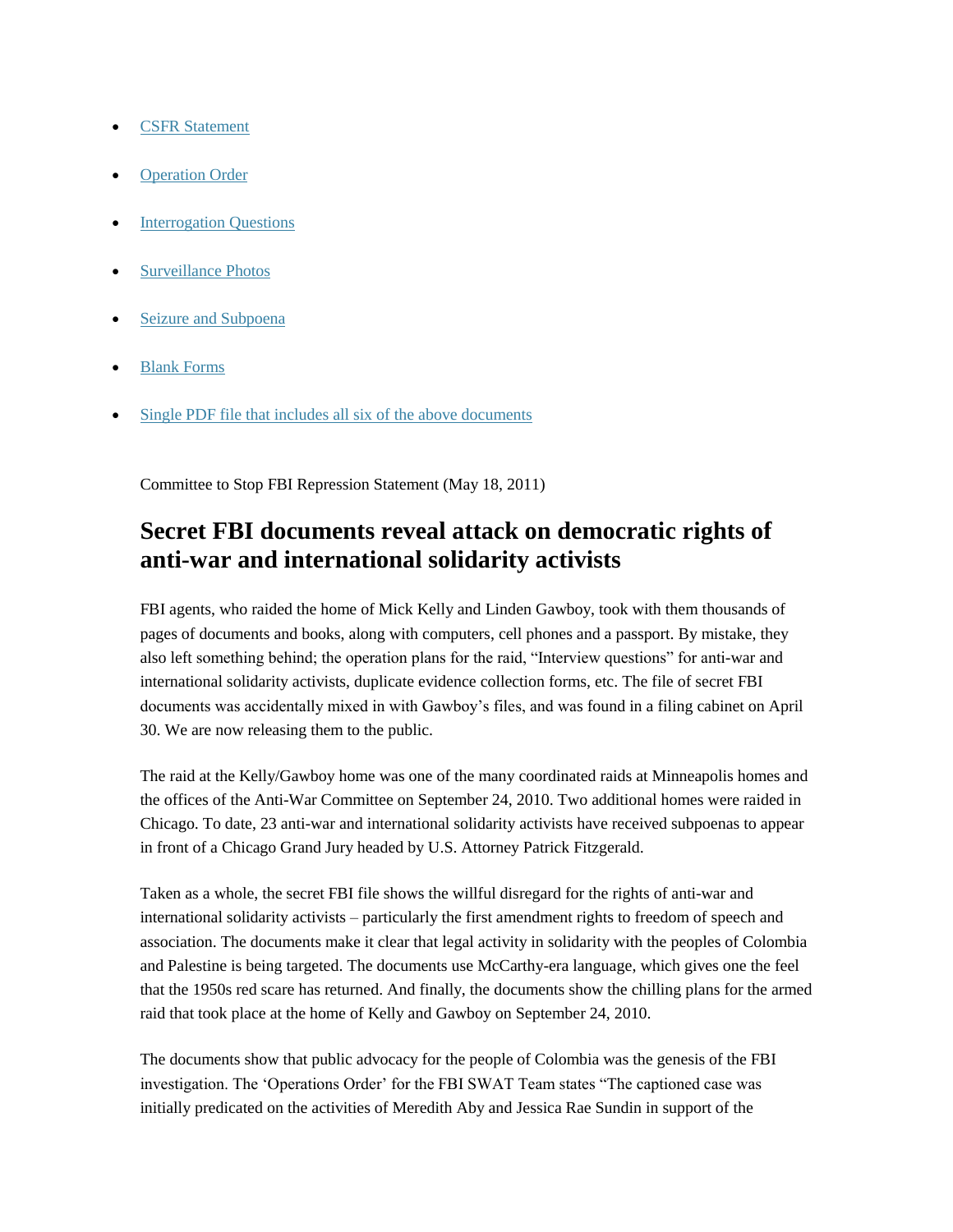Revolutionary Armed Forces of Colombia, a U.S. State Department designated foreign terrorist organization (FTO), to include their travel to FARC controlled territory."

While we have no way of knowing if it was speaking tours or educational events on Colombia that got them so riled up, there is something we can state with certainty: There is nothing illegal about traveling to Colombia, or visiting the areas where the FARC is in charge. This is something that journalists, including U.S. journalists, do, and we have yet to hear of their doors being broken down. Upon returning from Colombia, Aby and Sundin spoke at many public events about their experiences.

The FBI interview questions for Meredith Aby ask "1) Have you ever met Lilia [sic] Obando? 2) Where? 3) When? 4) Why?" Liliana Obando is a well-known Colombian trade unionist who spoke in the Twin Cities at an event organized by the Anti-War Committee. She received a visa to travel in the U.S. from the U.S. government.

She spoke about the sickening human rights violations that were being carried out by the Colombian government and its paramilitary allies. While we understand that the Colombian government is the third largest recipient of U.S military aid, and that government officials would prefer that that people here in the U.S. don't get a chance to hear about human rights abuses committed with their tax dollars, the fact remains: there is nothing criminal in trying to learn the truth. The FBI is attacking the right of anti-war activists to speak out against U.S. foreign policy.

Likewise, the "interview questions" make a big deal about delegations that visited Palestine. The Israeli authorities try to disrupt these trips because people return from them and expose the gross human rights violations that are carried out in the context of the military occupation. But once again – this is a legal activity that activists have every right to engage in.

The documents show how the FBI investigation expanded outwards, starting with Colombia and soon focusing on Palestine. How did the FBI get involved? The most likely explanation is that a undercover police officer going by the name "Karen Sullivan" infiltrated the Anti-War Committee shortly before the 2008 Republican National Convention. Among the first people she met were Meredith Aby and Jess Sundin, who often spoke at public events about what they saw in Colombia.

Karen Sullivan - the professional liar - then gave her reports to the FBI, paving the road to the September 24 raids.

#### **The New McCarthyism**

When Wisconsin Senator Joe McCarthy went on a red-baiting witch hunt in the 1950s, communists, socialists and progressives of all stripes were hounded out of jobs, housing, the entertainment industry and institutions of higher education. More than a few people were jailed for their ideas. The secret FBI documents indicate an investigation is underway that takes its cues from this shameful past.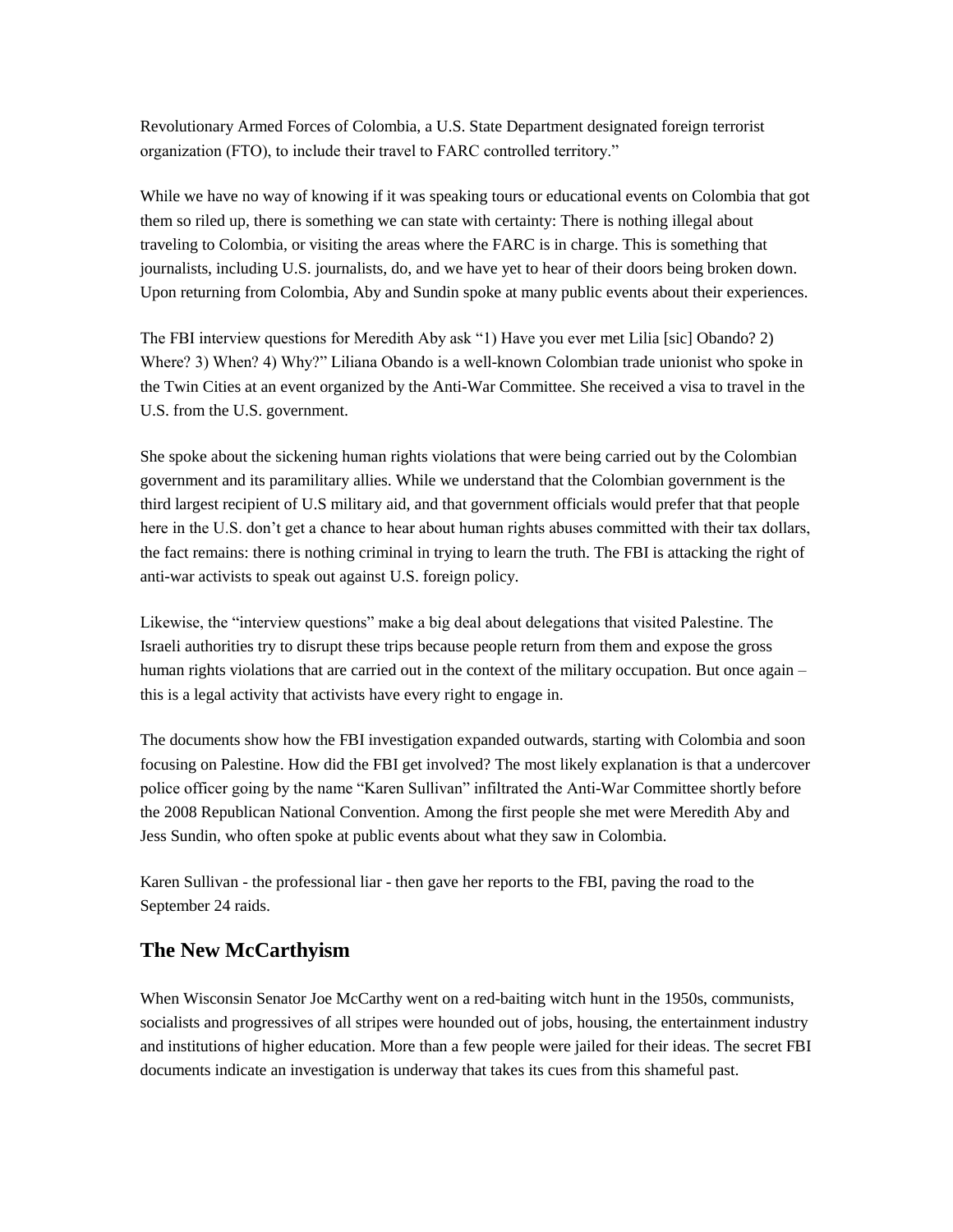The FBI documents include 57 interview questions about [Freedom Road Socialist Organization,](http://www.frso.org/) the organization that some of those who were raided or subpoenaed to the Grand Jury are members of. The questions include; "Are you a member?" "How many members are there?'' "Who are the leaders?" And on and on and on. It is like pages of the calendar have been turned back 60 years.

In the United States there is a constitutional right to association. Like-minded people are allowed to form groups and political parties that promote their views. FRSO members, along with others, were very active in organizing the massive anti-war protests at the Republican National Convention. They participate in the labor movement, community organizing, and the anti-war movement too. And they advocate that capitalism should be abolished and replaced with socialism. Given the bank bailout, continuous wars and the economic crisis it is not unreasonable to see these activities and views as a breath of fresh air.

#### **"Dangerous" raid**

In the documents, the "Operations order" for FBI SWAT for "Operation Principal Parts" the raid on the Kelly/Gawboy home has the word "DANGEROUS" in underlined bold type at the top of the page. FBI agents were told to bring assault rifles, machine guns and two extra clips of ammunition for each of their side arms. Two paramedics were to stand by in the event of causalities. Other documents include photos of Kelly and Gawboy, as well as pictures of stairs leading to their front door and the front door itself.

What transpired on September 24 was this. Gawboy was awoken by the FBI pounding on the door. When she stated she wanted to see the search warrant, agents used a battering ram on the door, breaking the hardware and shattering a fish tank in the process. Gawboy was taken down the front steps in her nightgown while the FBI swat team entered her home.

The justification for this armed home invasion is given in the "Operations plan" - "Kelly is believed to be the owner of an unknown number of firearms which may be at his residence..."

Kelly, who learned to shoot while in Boy Scouts, owns guns – just like a lot of Minnesotans. The "Operation Plan" also claims that Kelly "offered to provide weapons training" - an outright lie that originated with the police infiltrator "Karen Sullivan" or a fiction writer at the FBI office.

The bottom line is this: there can be no justification for the raid in the first place, and still less for it to be done by agents smashing doors and wielding machine guns. This is a recipe for people getting hurt or killed. The events of September 24 and the ongoing grand jury are not about "material support of terrorism," as any normal person would understand it. What is happening is this: anti-war and international solidarity activists are being targeted for practicing our rights to speak out and organize. We have done nothing wrong. Our activism is making this world a better place.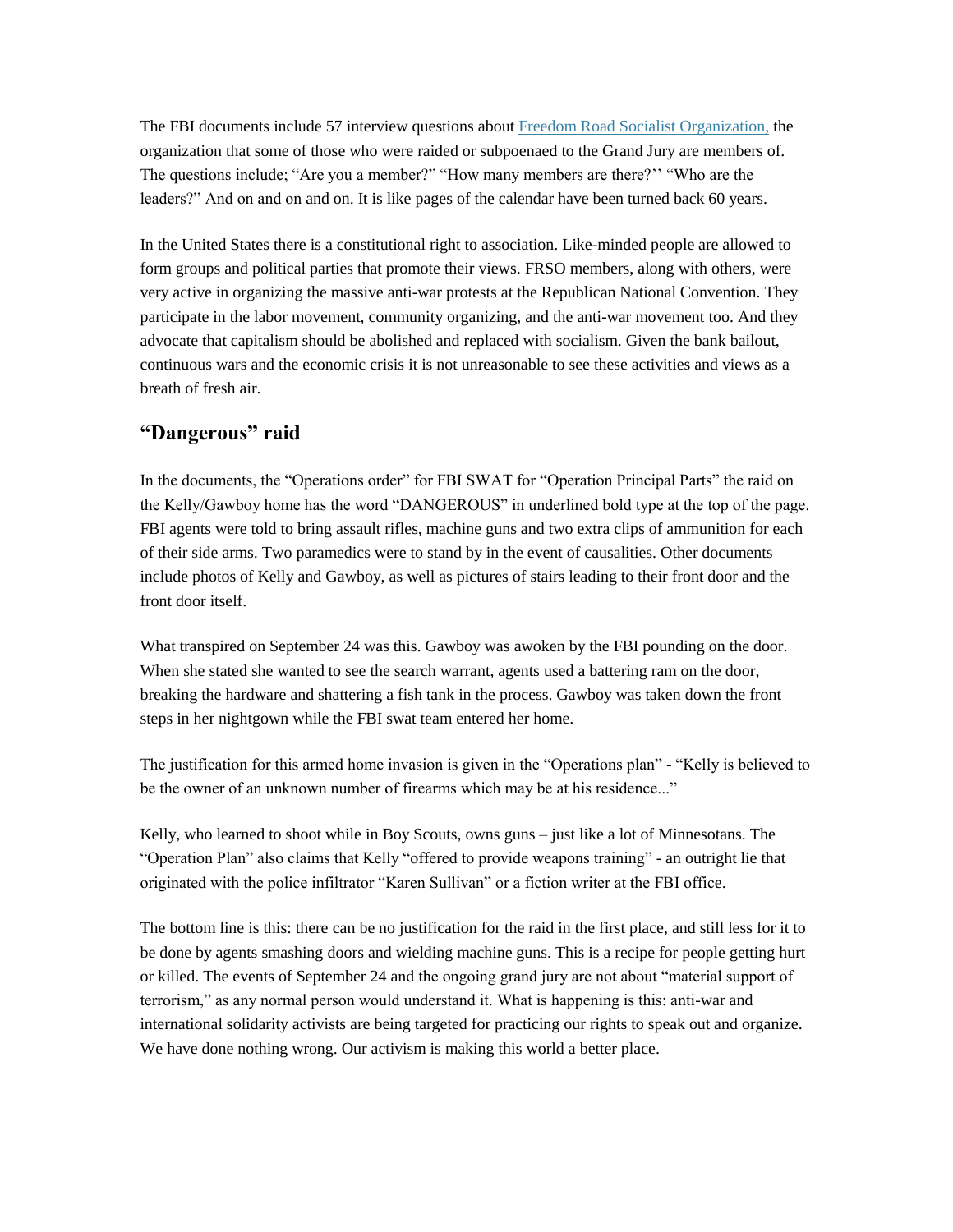| Attachment                           | <b>Size</b>      |
|--------------------------------------|------------------|
| <b>Attachment</b>                    | <b>Size</b>      |
| 1-CSFR statement.pdf                 | 74.42 KB         |
| 2-Operation Order.pdf                | 1.6 MB           |
| 3-Interrogation Questions.pdf        | $2.2 \text{ MR}$ |
| 4-Surveillance photos.pdf            | 3.66 MB          |
| 5-Seizure and Subpoena.pdf           | 2.45 MB          |
| 6-Blank forms.pdf                    | 2.56 MB          |
| <b>CSFR May 18 documents ALL.pdf</b> | 12.54 MB         |

[Add new comment](http://www.stopfbi.net/comment/reply/865#comment-form)

[http://www.stopfbi.net/2011/5/18/secret-fbi-documents-reveal-attack-democratic-rights](http://www.stopfbi.net/2011/5/18/secret-fbi-documents-reveal-attack-democratic-rights-anti-war-and-international-solidarity)[anti-war-and-international-solidarity](http://www.stopfbi.net/2011/5/18/secret-fbi-documents-reveal-attack-democratic-rights-anti-war-and-international-solidarity)

## Pledge to resist FBI, Grand Jury repression